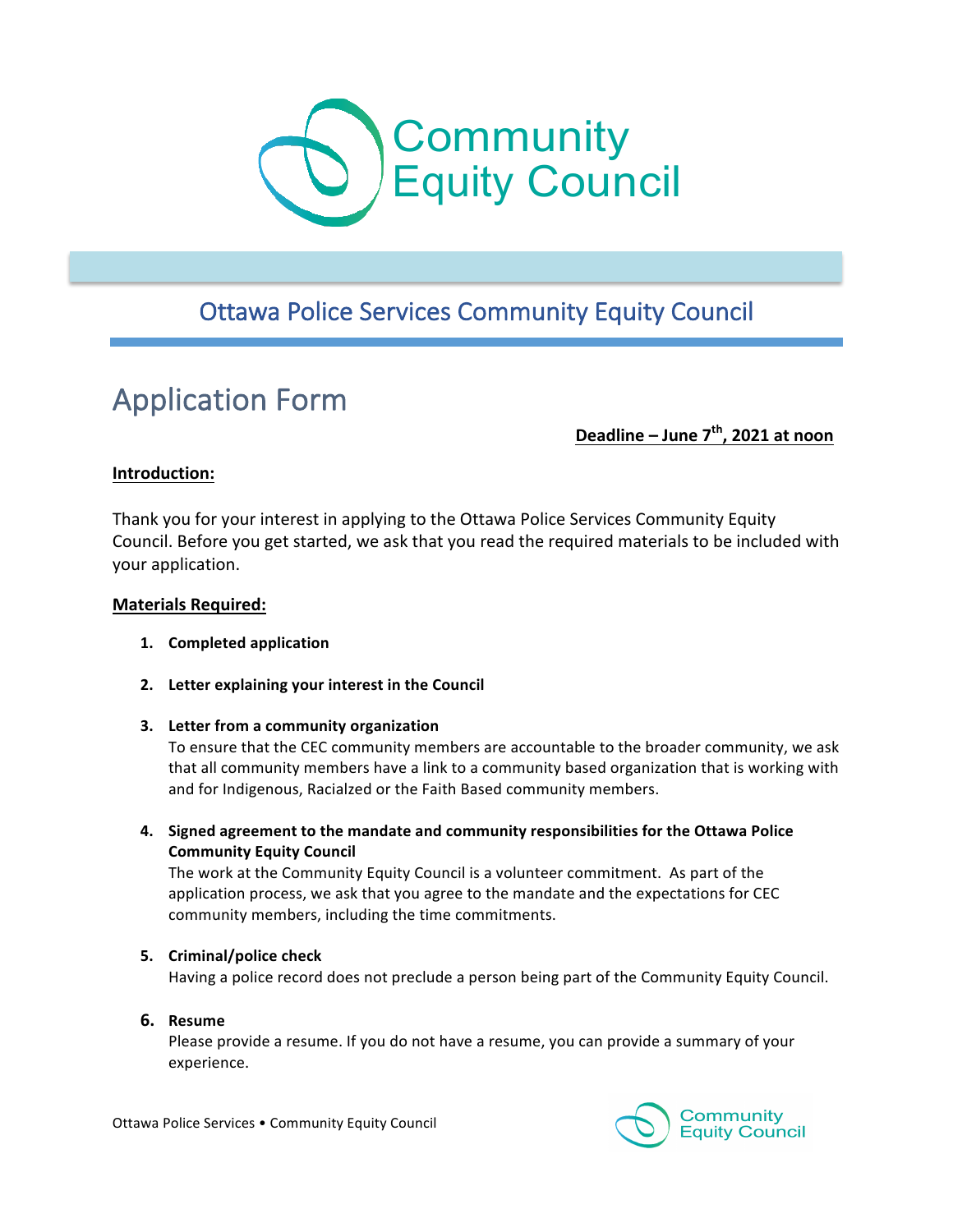# A. **About** you

#### **1.** Contact information

| <b>Name</b>       |                   |
|-------------------|-------------------|
| <b>Address</b>    |                   |
| <b>Home Phone</b> | <b>Cell Phone</b> |
|                   |                   |
| <b>Email</b>      |                   |

#### **2. What is your age range?**

- $\Box$  18-30
- $\Box$  30-65
- $\Box$  Over 65

## **3. Are you a resident of Ottawa?**

- $\Box$  Yes
- $\Box$  No

# 4. What community will you represent on the Council?

- $\Box$  Indigenous community
- $\Box$  Faith Based community
- $\Box$  Racialized community

#### **5.** How would you describe your gender identity?

- $\square$  Woman
- $\square$  Man
- £ Gender-fluid
- $\square$  Non-binary
- $\square$  Other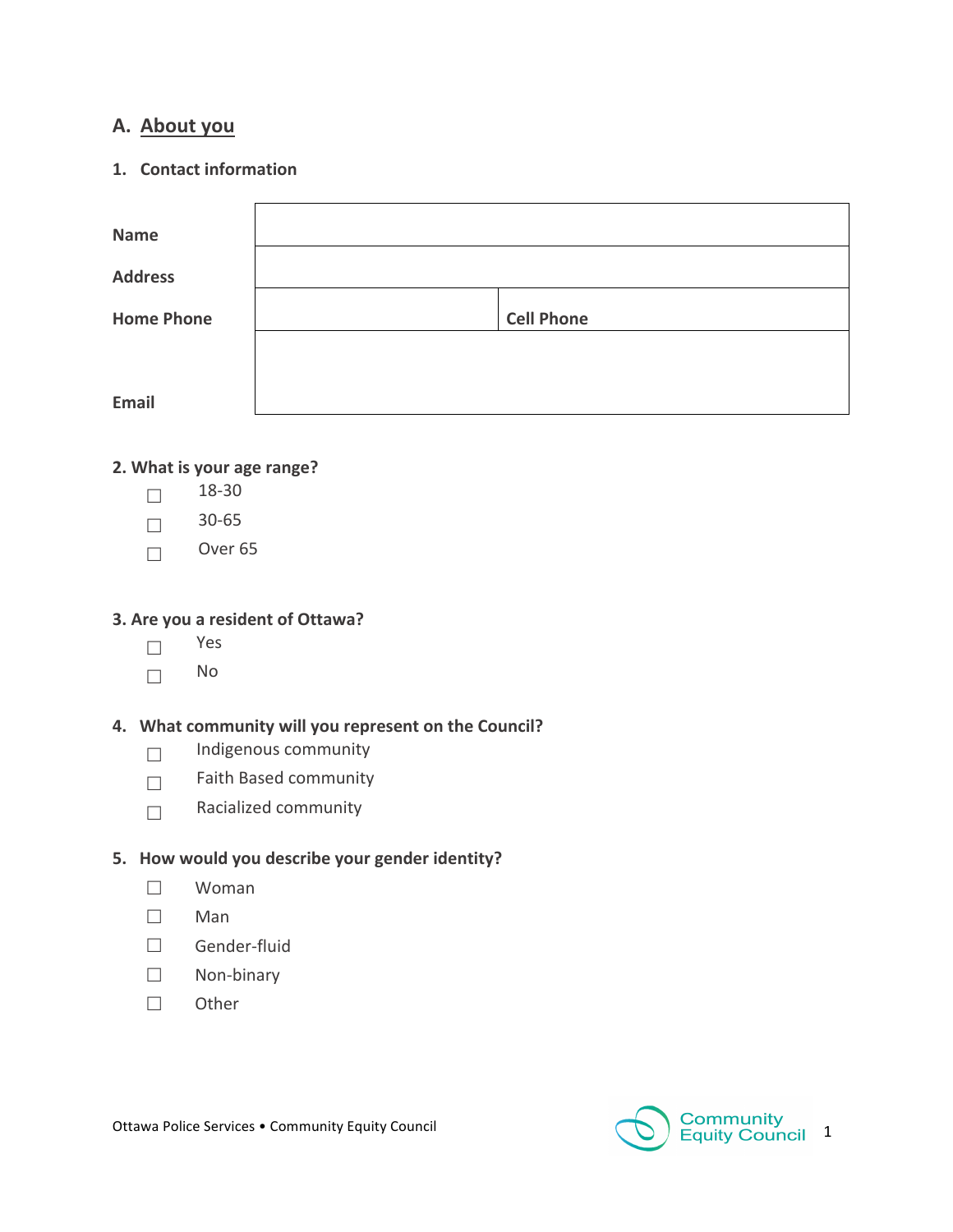## **6.** The working language of the council is English. What languages are you fluent in?

- $\square$  English
- $\square$  French
- $\Box$  Fluently Bilingual in both official languages
- $\square$  Other languages

Please specify:

# The next three questions can be answered in your letter below or in this application

# **7.** Please briefly describe your skills and/or experience in the following areas:

- Critical thinking
- Communication skills (e.g. active listening)
- Ability to build trust
- Cross sector skills working with a range of community members
- Come from/Work with a marginalized community (please specify)

8. Why are you interested in being a member of the Council?

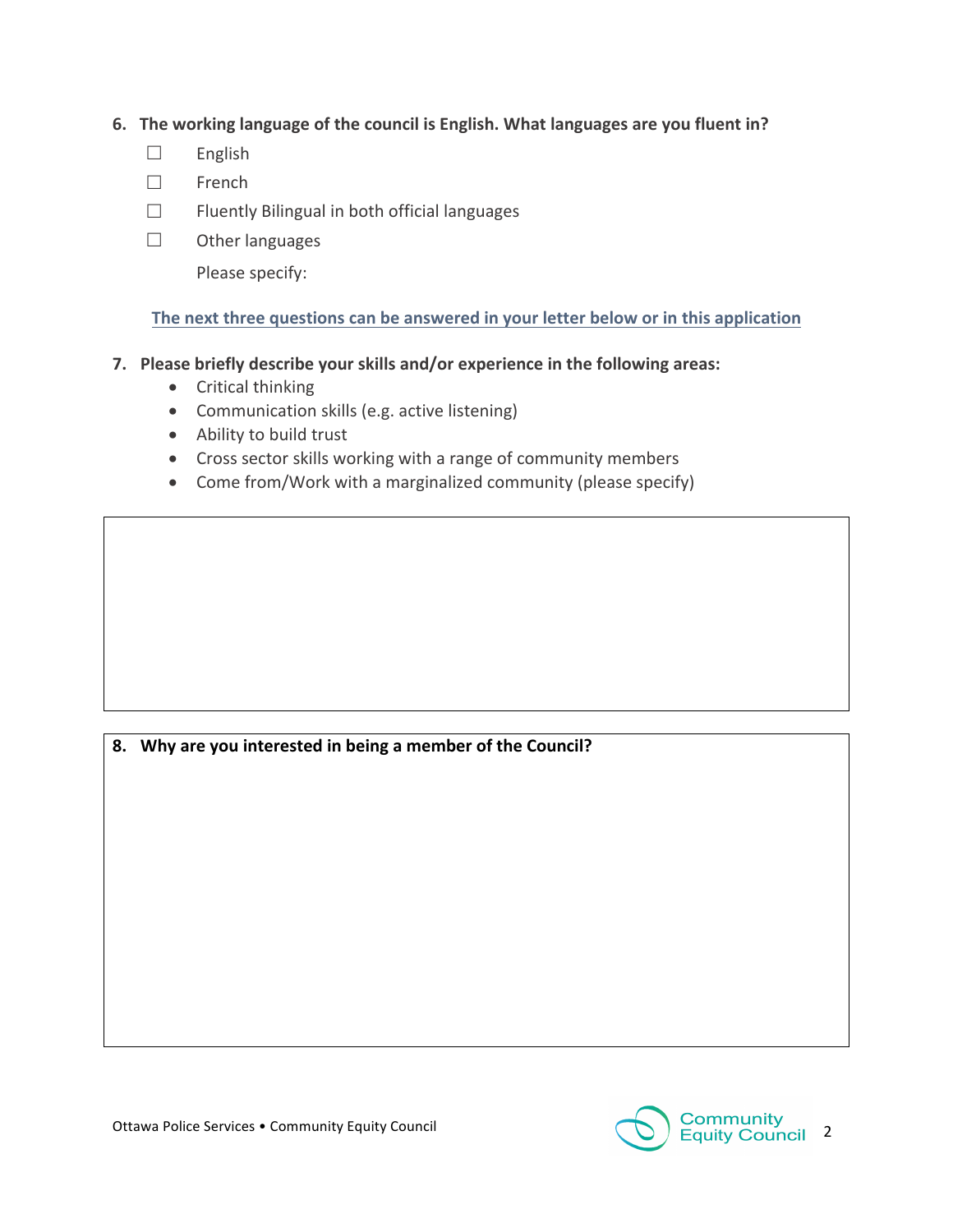9. What community activities have you participated in that are relevant to the mandate of **the Council?** 

**10.** Are you currently before the courts with respect to a criminal matter?

- $\square$  Yes
- $\Box$  No

If yes, please specify:

- 11. Do you agree to complete a Criminal Records check and/or Vulnerable Sector check? (Costs of the check would be covered by the Ottawa Police Service)
	- $\square$  Yes  $\Box$  No
- 12. Do you understand and accept the mandate and responsibilities of the Ottawa Police **Services Community Equity Council?** (Please review the mandate and responsibilities in the Appendix of the Agenda)
	- $\Box$  Yes
	- $\Box$  No

**13. Please provide two references we can speak to about your skills and community activities:** 

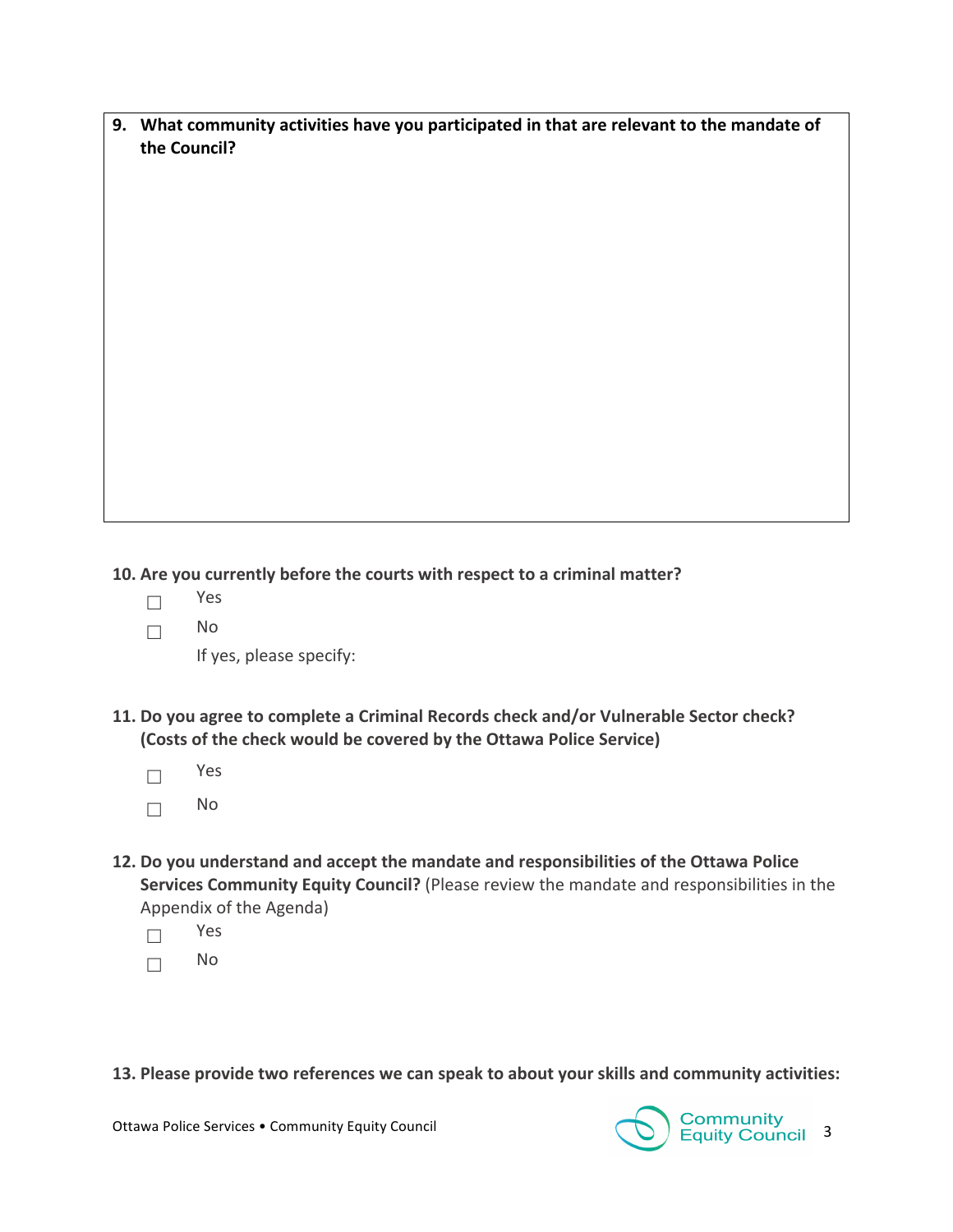| <b>Reference #1</b> |  |
|---------------------|--|
|---------------------|--|

| Name                                                 |                                                                                          |  |
|------------------------------------------------------|------------------------------------------------------------------------------------------|--|
| <b>Phone Number</b>                                  |                                                                                          |  |
| Email                                                |                                                                                          |  |
|                                                      |                                                                                          |  |
| <b>Reference #2</b>                                  |                                                                                          |  |
| Name                                                 |                                                                                          |  |
| <b>Phone Number</b>                                  |                                                                                          |  |
| Email                                                |                                                                                          |  |
| <b>B.</b> Affiliation Organization                   |                                                                                          |  |
| volunteer):                                          | 14. You have a close working relationship with this organization (on the board, staff or |  |
| Name of organization                                 | <u> 1980 - John Stein, amerikansk politiker (</u>                                        |  |
| <b>Address</b>                                       |                                                                                          |  |
|                                                      |                                                                                          |  |
| 15. Contact person for your affiliation organization |                                                                                          |  |
| Name                                                 |                                                                                          |  |
| <b>Phone Number</b>                                  |                                                                                          |  |
| Email                                                |                                                                                          |  |

# Thank you for completing the OPS Community Equity Council Application Form.